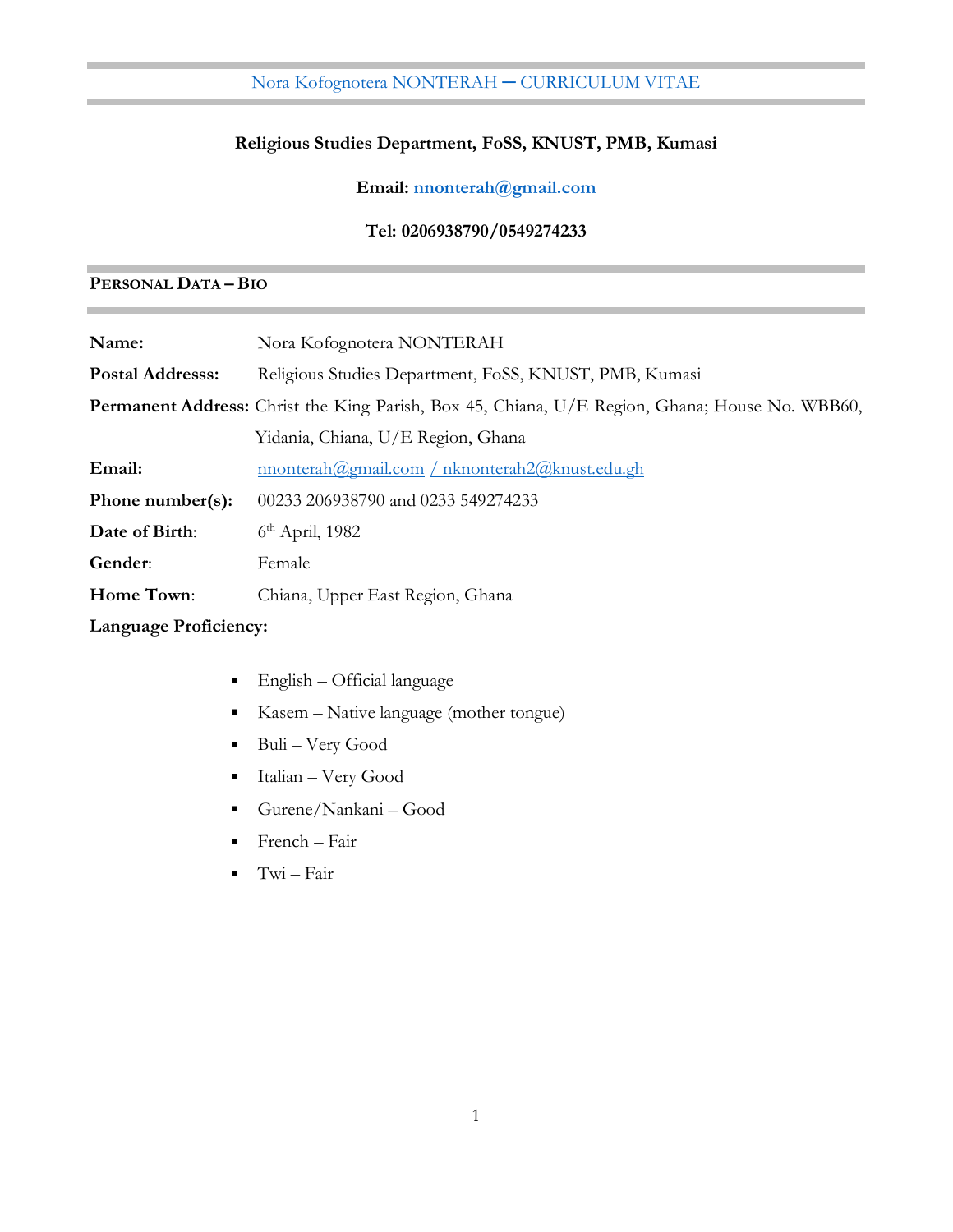#### **PERSONAL STATEMENT**

Nora K. Nonterah is a Theological and Comparative Ethicist from Ghana. She obtained her doctor's degree (PhD) in theology (Theological and Comparative Ethics) from the Catholic University of Leuven in 2016. As a scholar her research focus is peace-building and interreligious dialogue. A teacher by profession, teaching, research, and mentoring of students are her passion. Dr. Nonterah enjoys scholarly engagements like reviewing, editing, and participating in conferences. She carries out theological and ethical discourse in a way that has impact on the day-to-day lives of people.

#### **EDUCATION AND TRAINING**

## **Doctor's Degree in Theology (Ph.D)**

KU Leuven (Catholic University of Leuven), Belgium, 17<sup>th</sup> November, 2016

Dissertation: Peace-Building in Northern Ghana: Religion as Indispensable Component of a Multidimensional Approach – Supervisor: Prof. Dr. Johan Verstraeten and Co-supervisor: Prof. Dr. Marianne Moyaert

#### **Sacrae Theologiae Doctorem (S.T.D)**

KU Leuven (Catholic University of Leuven), Belgium, 2016

### **Sacrae Theologiae Licentiatam (S.T.L)**

KU Leuven (Catholic University of Leuven), Belgium, 2011

#### **Master of Advanced Studies in Theology and Religion**

KU Leuven (Catholic University of Leuven), Belgium,  $6<sup>th</sup>$  July, 2011

Thesis: Inter-Religious Peace Education: Challenges and Prospects for Multi-Religious Ghana – Supervisor: Prof. Dr. Didier Poleffeyt

#### **Master of Religious Studies** ➤

Pontifical Urbania University, Rome, Italy, 16<sup>th</sup> June, 2009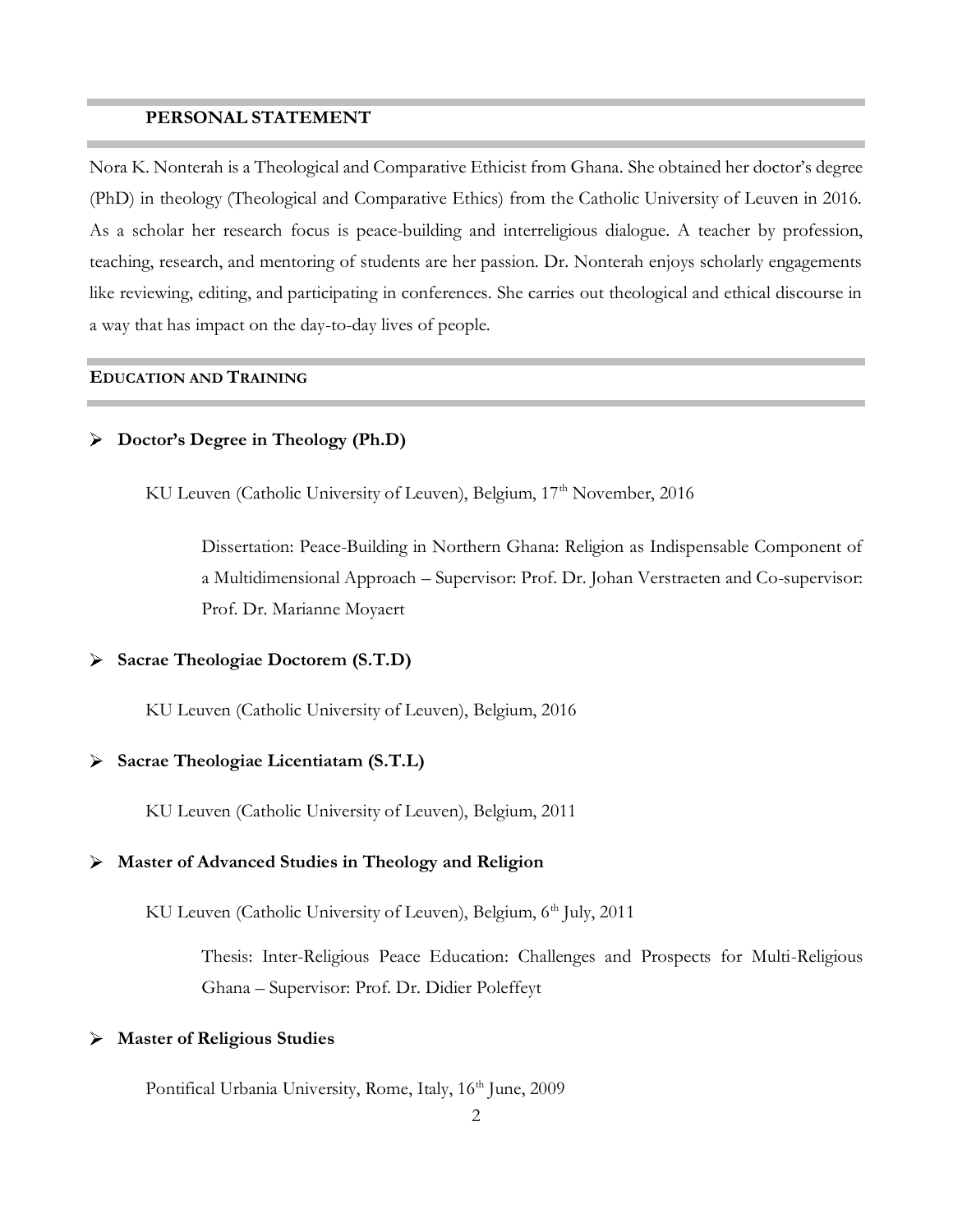Thesis: The Role of Youth in Evangelisation: With Particular Reference to the Navrongo-Bolgatanga Diocese – Supervisor: Prof. Dr. Francis Oborji and Co-Supervisor: Prof. Dr. Jerome Vallabaraj

## **Bachelor of Religious Studies**

Pontifical Urbania University, Rome, Italy, 30<sup>th</sup> June, 2008

### **3-Year Post-Secondary Teacher Training Certificate**

St. John Bosco's College of Education, Navrongo, Ghana, 2004

#### **Senior Secondary School Certificate Examination (SSSCE)**

Navrongo Senior Secondary School, Ghana, 1999

#### **Elementary Education**

Chiana L/A primary and Junior Secondary School, Chiana, Ghana, 1996

# **TEACHING EXPERIENCE**

**Kwame Nkrumah University of Science and Technology (KNUST), Kumasi**

- **Lecturer**, August 2020 to date
	- o African Christian Theologies
	- o Comparative Study of Religions
	- o Religion and Human Rights
	- o Professional Ethics
	- o Religion and Media

#### **Catholic University College of Ghana, Fiapre**

- **Lecturer**, September 2019 to 31st July, 2020
	- o Social Ethics
	- o Comparative Study of Religions
	- o Special Issues in Ethics and Morality
	- o Introduction to African Studies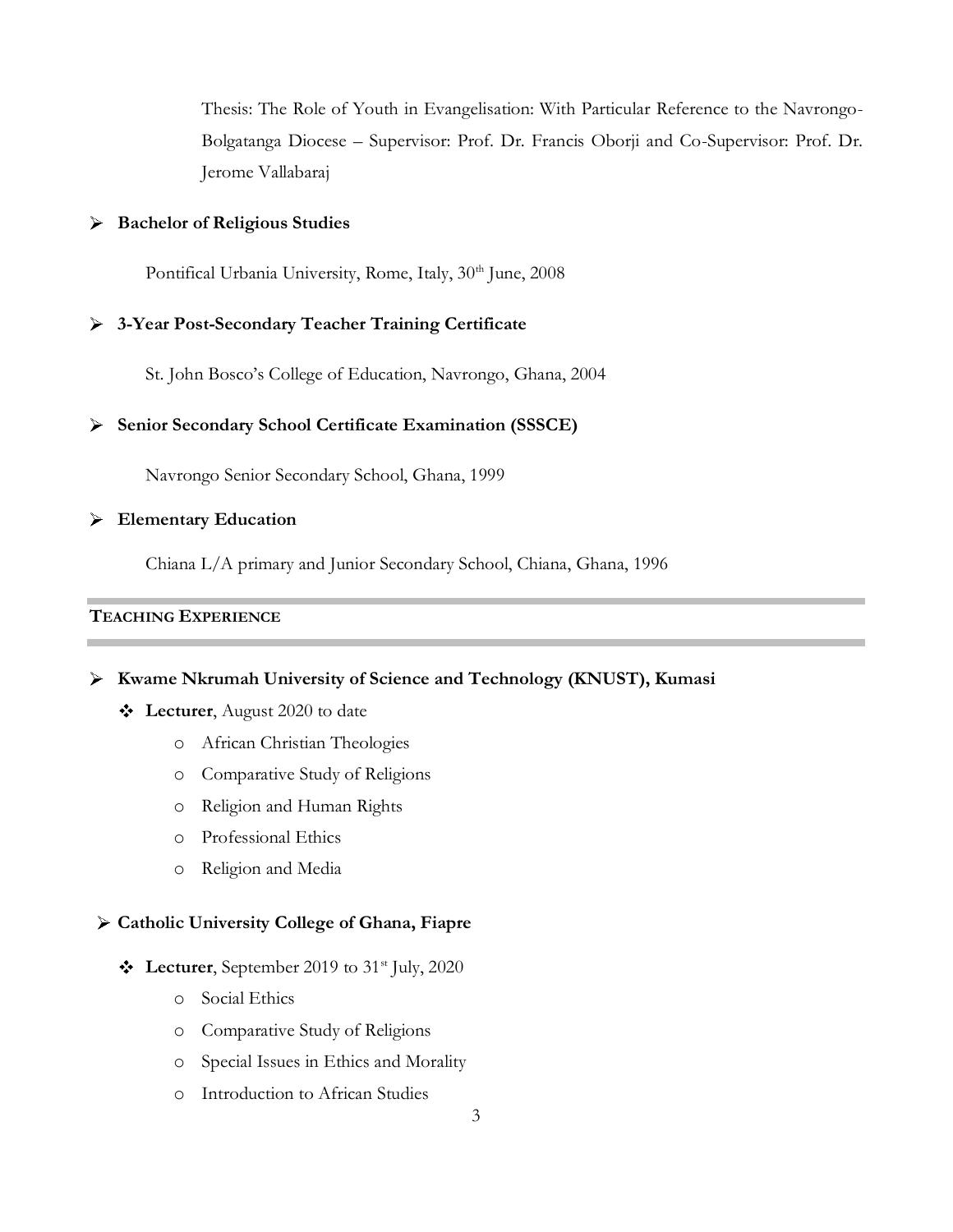- o Contemporary Ethical and Moral Issues
- o Research Methods
- o West African Traditional Religion
- o Sociology of Religion
- **Contract teaching** (summer programme) Lecturer, 2017 to date
	- o Suffering and Hope: The Meaning of the Cross and Resurrection
	- o Prevention (of Sexual Abuse) in the Church through Learning from the Past

# **Regentropfen College of Applied Sciences, Kansoe**

- **Lecturer,** 1<sup>st</sup> October, 2017 to July, 2019
	- o Business Ethics
	- o Leadership and Professional
	- o Leadership and Social Ethics
	- o Methods of teaching Religious and Moral Education in Basic School
	- o Religious and Moral Education for Basic School Teachers
	- o Genders Issues in Basic Education
	- o Research Methods
- **Teaching Position, St. John Bosco College of Education, Navrongo**
	- **Tutor,** 2009-2010 academic year
		- o Religious and Moral Education Content
		- o Religious and Moral Education Methods
- **Ghana Education Service, Monsignor Abatey R/C Primary School, Navrongo** 
	- Teacher, 2004-2005 academic year
		- o **Classroom teacher**

# **OTHER WORK EXPERIENCE**

- **Regentropfen College of Applied Sciences, Kansoe** 
	- **Director of Academic Planning and Quality Assurance,** February, 2018 to July, 2019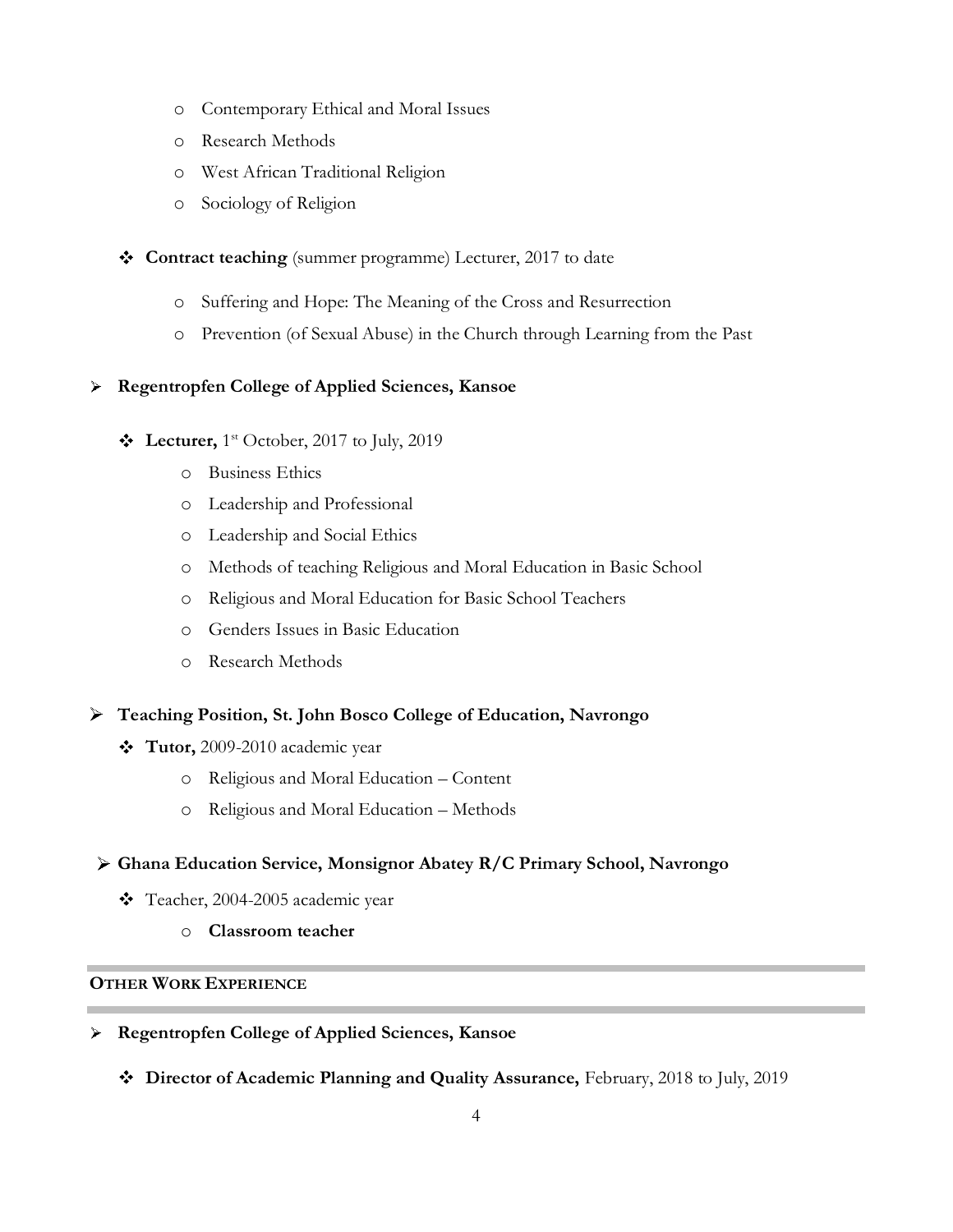- o Academic Planning Coordinating the Process for Mounting of New programmes, Coordination of the Process for re-accreditation, Staffing and Staff Auditing, Monitoring of Staff Recruitment Processes, Monitoring of Beginning of Lectures, Verification of credentials
- o In charge of Affiliations and Collaborations
- o International Relations and Collaboration
- o Ensure Quality and Excellence in Academics
- Academic and Research Auditor and Ombudsperson, 1<sup>st</sup> October, 2017 to February, 2018
	- o Interpret the vision of the president's office to reflect on the registry
	- o Investigate complaints from members of staff or students who believe they have been unfairly treated
	- o To ensure quality and academic excellence
	- o Coordinate the re-accreditation of the institution and its programmes

# ▶ KU Leuven (Catholic University of Leuven), Belgium, October, 2011 – 13<sup>th</sup> June, 2016

- $\bullet$  Project Research Interfaculty Scholarship for development and cooperation (IRO) Peace-Building in Northern Ghana: Religion as Indispensable Component of a Multidimensional Approach, KU Leuven
- Ombuds services (Responsible for practical arrangements during examinations cancelations, rescheduling, postponements and supervising of examinations)
- $\bullet$  Member of the faculty committee for equal opportunities and diversity organizing activities and lectures for the promotion of cultural diversity and equal opportunities for people of different cultures, genders and status
- Project Research (with paper presentation) Junior Mobility Programme, KU Leuven (in affiliation with Institute for Continuing Education and Interdisciplinary Research (*ICEIR*), UDS, April 2013 – September 2013 - *Women in Conflict Situation in Northern Ghana: Their Role in the Peace-Building Process*

#### **St. John Bosco College of Education, Navrongo,** 2009-2010

Project work supervision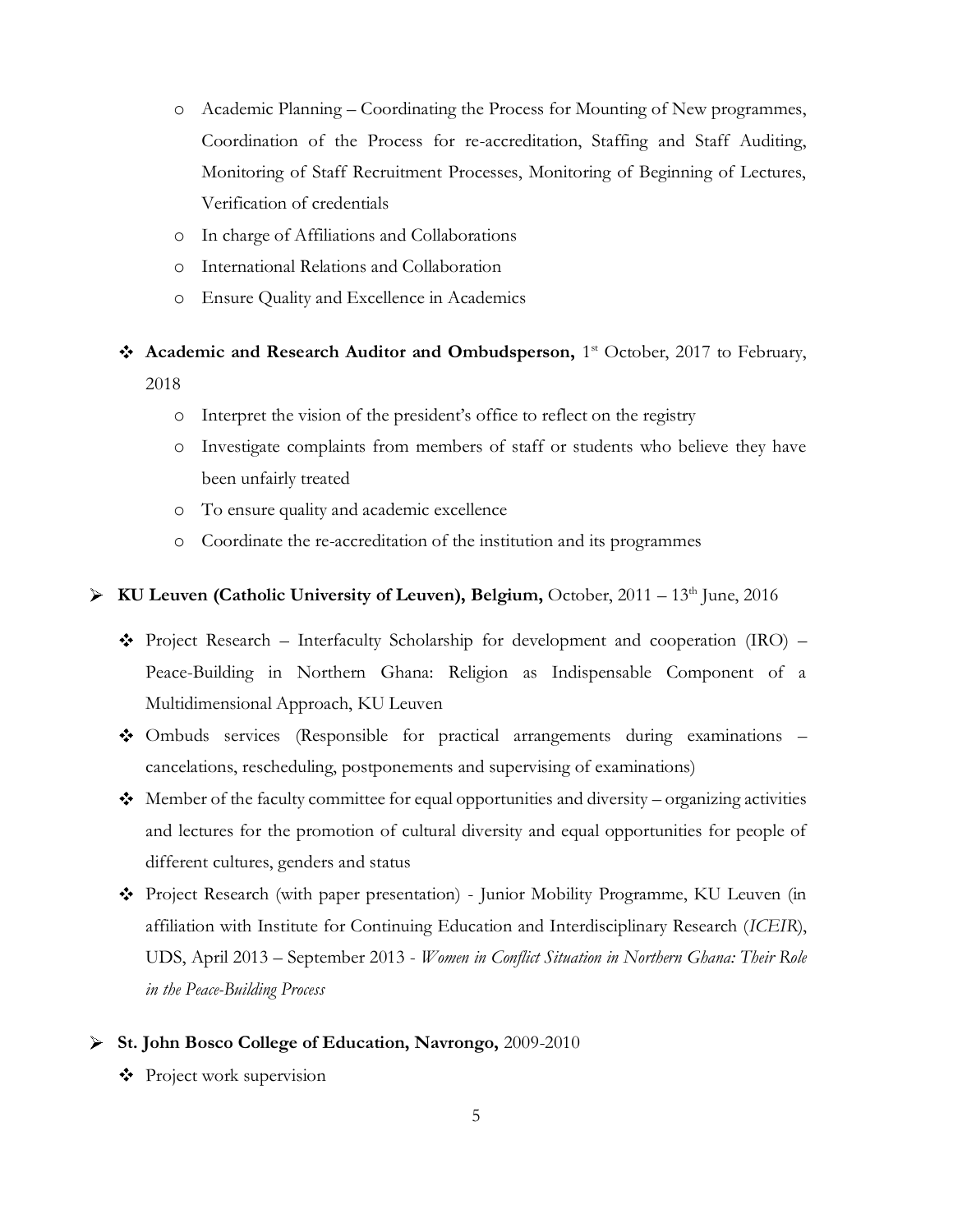Teaching Practice supervision

## **RESEARCH OUTPUT – PUBLICATIONS**

# **Reviewed Articles in Books or Journals**

- Ilo, Stan Chu, Nonterah, Nora K, and Otu, Idara. "Introduction: Faith in Action in Africa." In *Faith in Action: Reform, Mission, and Pastoral Renewal in African Catholicism Since Vatican II*, Vol I, edited by Stan Chu Ilo, Nora K. Nonterah, and Idara Otu, 41-50. Abuja: Paulines, 2020.
- Nonterah, Nora K. "Formation in Adult Faith for African Lay Faithful: A Theological Foundation for Collaborative Ministry and Service." In *Faith in Action: Reimagining the Mission of the Church in Education, Politics, and Servant Leadership in Africa*, Vol III, edited by Stan Chu Ilo, Nora K. Nonterah, Ikenna U. Okafor, Justin Clemency Nabushawo, Idara Out, 233 to 262. Abuja: Paulines, 2020.
- Nonterah, Nora K. "The Challenges of Interfaith Relations in Ghana: A Case Study of its Implications for Peace-Building in Northern Ghana." In *Pathways for Interreligious Dialogue in the Twenty-First Century*, edited By Vladimir Latinovic, Gerard Mannion, and Peter C. Phan, 197-211. New York: Palgrave Macmillan, 2016.
- …………………. "The Use of Religious Education in Fostering Inter-Religious Peace in Ghana." In *Christianity and Cultural History in Northern Ghana: A Portrait of Cardinal Peter Poreku Dery (1918-2008)*, edited by Alexis Tengan, 201-227. Brussels: Peter Lang, 2013.

# **Editorial work**

- Ilo, Stan Chu, Nonterah, Nora K, and Otu, Idara (eds). *Faith in Action: Reform, Mission, and Pastoral Renewal in African Catholicism Since Vatican II*, Vol I. Abuja: Paulines, 2020.
- Nonterah, Nora K. et al (eds). *Faith in Action: Reimagining the Mission of the Church in Education, Politics, and Servant Leadership in Africa*, Vol III. Abuja: Paulines, 2020.

# **Newsletter Articles**

- Nonterah, Nora K. and Peprah, Kasise Ricky. "Ghana's Uneasy Bedfellows: A Skin-Deep Muslim-Christian Harmony." Available at: <https://catholicethics.com/forum/ghanas-uneasy-bedfellows/> (June, 2021).
- Nonterah, Nora K. "[Defying the Odds, Vulnerable but not Weak: The Saga of Kayaye in Covid-19 Times.](https://catholicethics.com/wp-content/uploads/2020/06/Nonterah-Kayaye-CTEWC-News-letter-Final.pdf)" PDF, Available at:<https://catholicethics.com/resources/publications-by-topic/covid-19/> (July 1, 2020).

# **COMMUNITY SERVICE – KNUST COMMUNITY**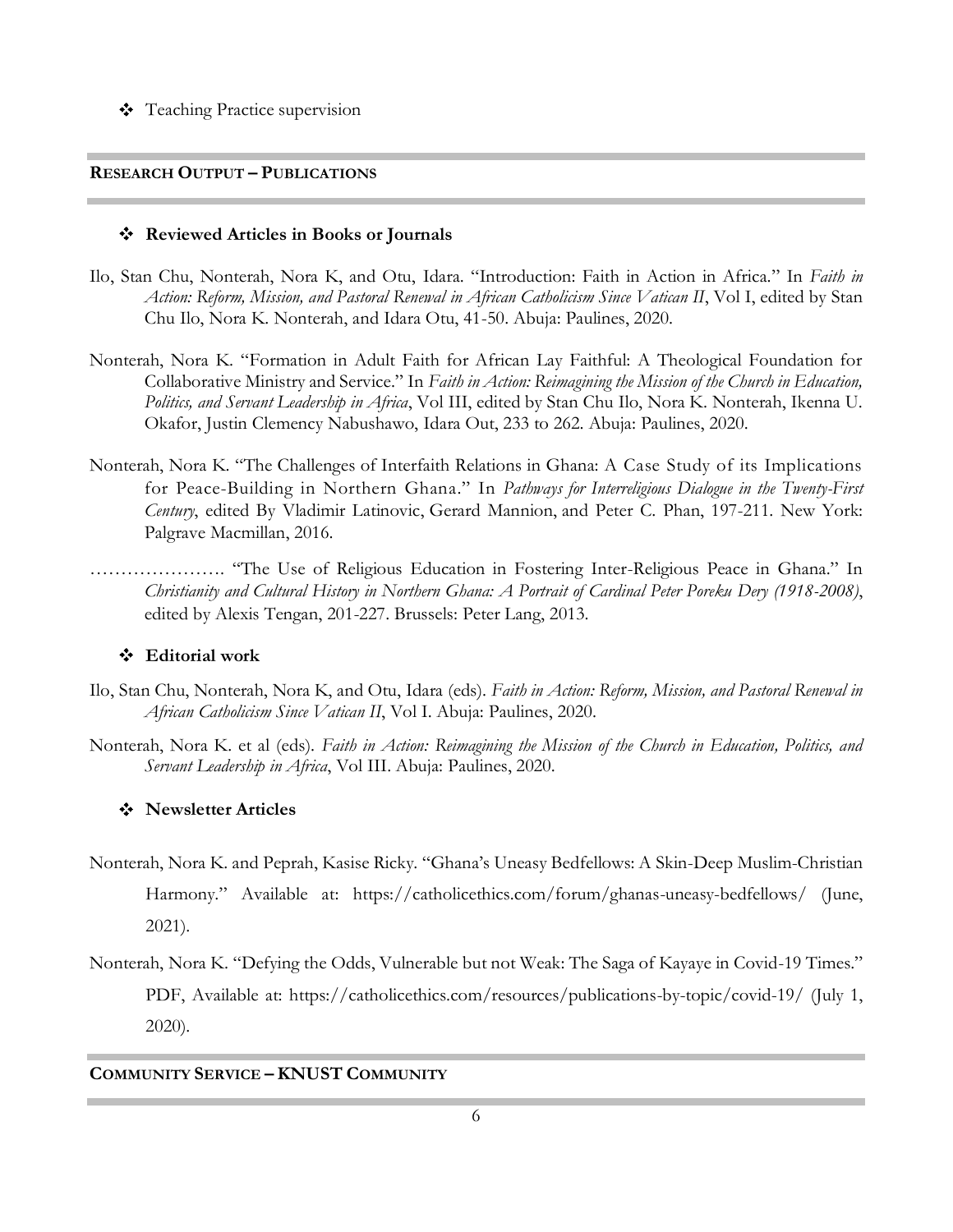- Coordinator of department doctoral programme (Chairperson of department doctoral committee)
- Supervision of Thesis and Project work
- Internal Examiner
- BA Reaccreditation Committee Chairperson

### **EDITORIAL ROLES**

- A Reviewer for the E-Journal of Religious and Theological Studies (ERATS), November, 2019 to Date
- Member of the editorial team, Pan African Catholic Theology and Pastoral Network, 2019 to date

# **Professional Group Membership**

- Catholic Theological Ethics in the World Church
- Pan African Catholic Theology and Pastoral Network

#### **Conferences/Seminars/Workshops**

- Pan-African Catholic Theological and Pastoral Network (Enugu, Nigeria: 2019), Pan- African Catholic Congress on Theology, Society and Pastoral Life. Paper presented: "Forming the Laity to Adult Faith in Africa: Theological Foundation for Collaborative Ministry and Service"
- Association of African Universities (Accra: Ghana, 2019). Quality Assurance (QA) Knowledge and Skills for the 21st Higher Education Personnel Workshop
- Business and Career Development Centre (Namoo: Ghana, 2018) Career Development Course: Trainer of Trainees
- Catholic Theological Ethics in the World Church (Sarajevo: Bosnia, 2018). Building bridges for the future. Paper presented "Autonomy through Sustainable Growth: An Examination of the Role of Aid in Giving Preferential Option for the Less Privileged"
- University for Development Studies (Tamale: Ghana, 2013) Interdisciplinary Conference. Paper presented: *"*Women in Conflict Situation in Northern Ghana: Their Role in Peace Building Process"
- Ecclesiological investigations international research network (Assisi: Italy 2012) Assisi 2012; Where We Dwell in Common-Pathway for Dialogue in the 21st Century. Paper presented " The Challenges of Interfaith Relations in Ghana; A Case Study of its implications for Peace Building in Ghana"
- Cardinal Dery Colloquium (Wa: Ghana 2010) Christianity and the Cultural History in Northern Ghana. Paper presented "Religious Education in Fostering Interreligious Peace in Ghana"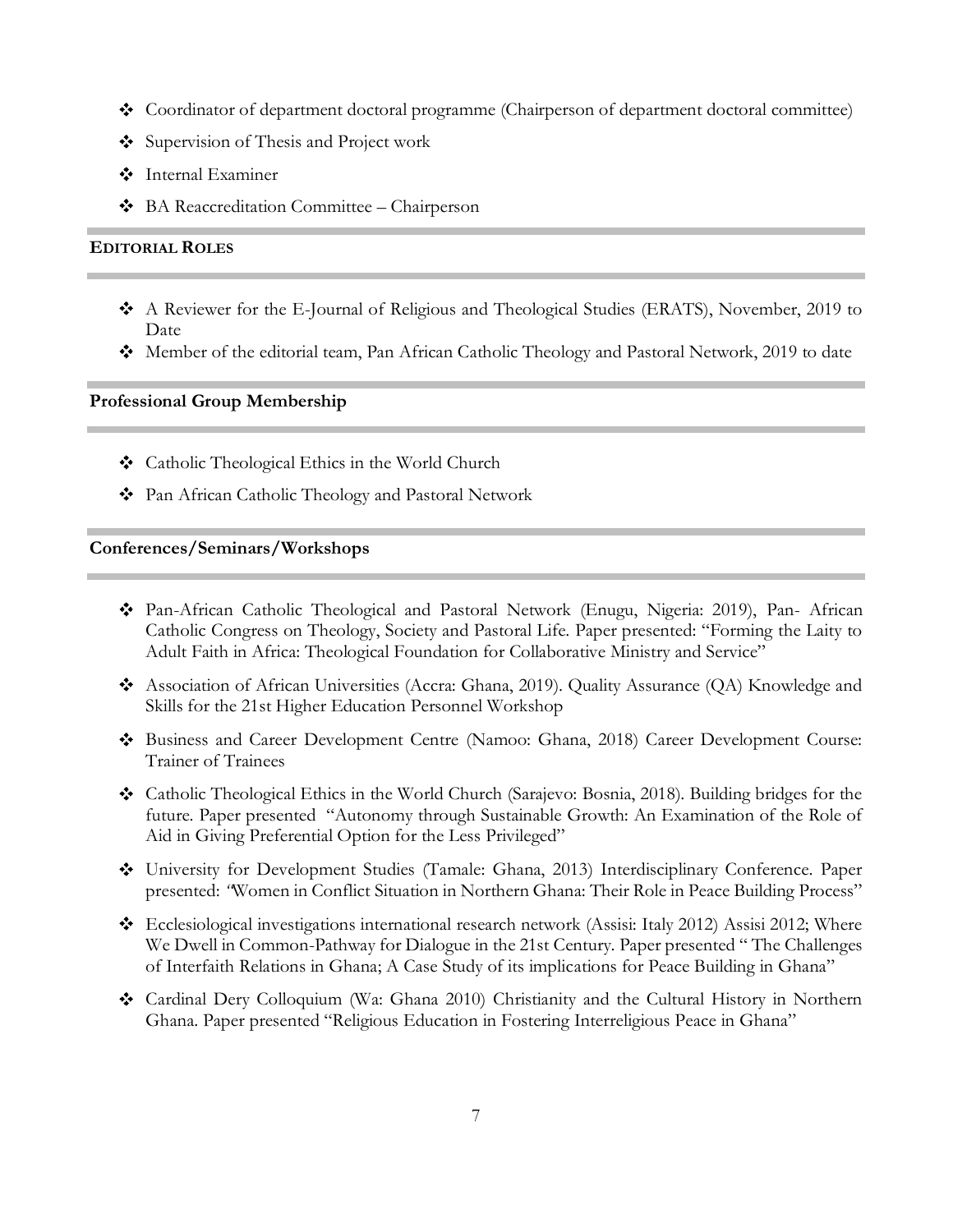#### **RESEARCH INTEREST**

- ❖ Peacebuilding
- Interreligious Dialogue
- Social/Professional/Business/Leadership ethics
- Religious Education
- Youth and Women Development

#### **REFERENCE**

# **John K Opoku**

Department of Religious Studies FoSS, PMB, KNUST Kumasi [\(kofidei2012@gmail.com\)](mailto:kofidei2012@gmail.com)

# **Johan Verstraeten**

Department of Theological and Comparative Ethics Catholic University of Leuven 3000, Leuven, Belgium [\(johan.verstraeten@kuleuven.be\)](mailto:johan.verstraeten@kuleuven.be)

### **Marianne Moyaert**

Chair of Department of Comparative Theology Faculty of Theology, Vrije Universiteit Amsterddam De Boelelaan 1105 1081 HV Amsterdam The Nederlands  $(m.movaert@vu.nl)$ 

## **Didier Pollefeyt**

Catholic University of Leuven Naamsestraat 22 - bus 5200, B3000 Leuven